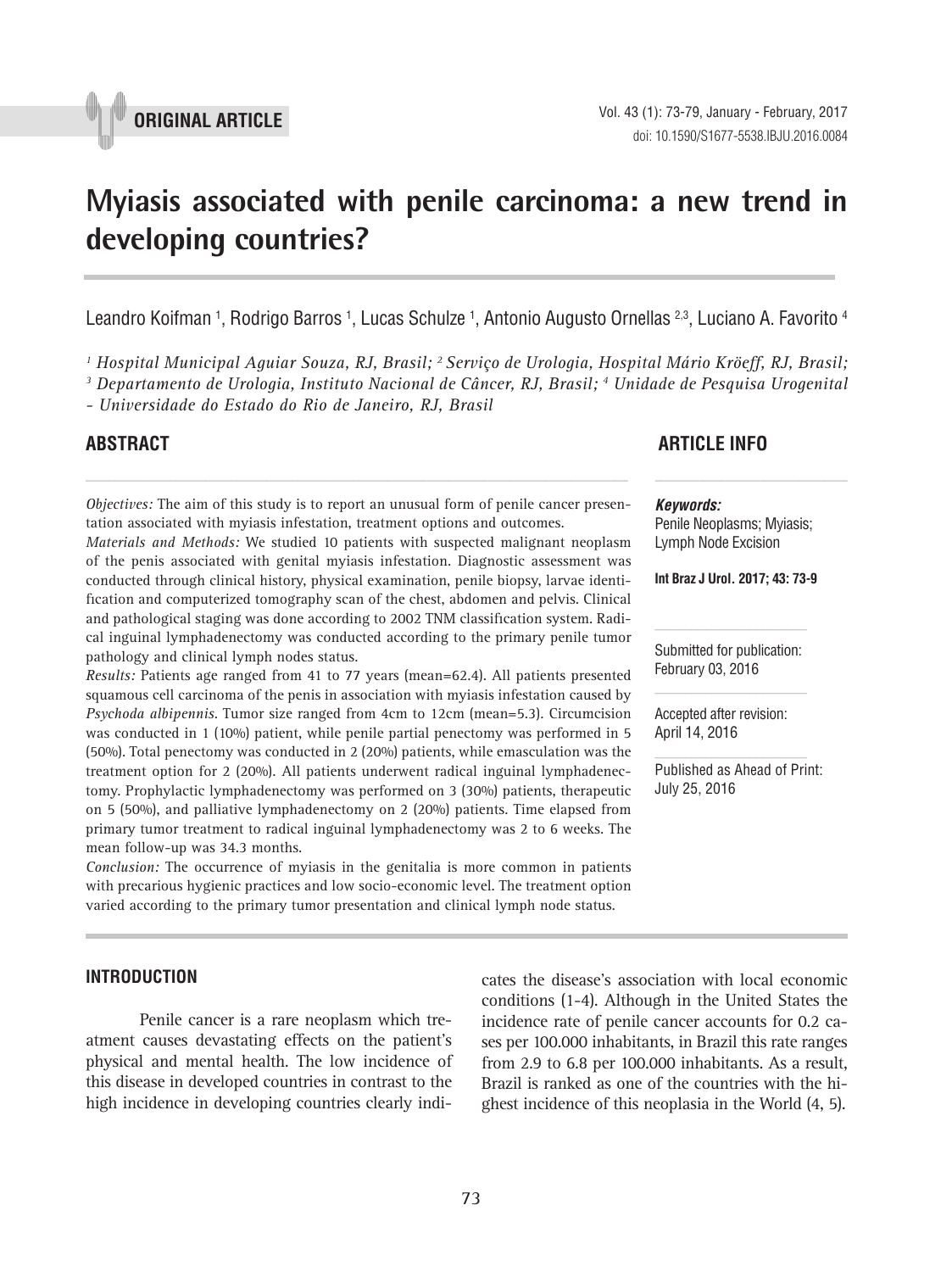There are few epidemiological studies conducted in patients with penile carcinoma (4, 5). In a recent series, the authors established an epidemiological profile in which patients had a very low socio-economic status with low education, tending to delay seeking medical help, and therefore the diagnosis of the disease is frequently performed in advanced stages (5).

Myiasis is defined as a disease caused by the infestation of larvae or maggots of numerous flies species that grow inside a host, while feeding on the host's tissue. Such flies are usually attracted to open wounds and urine or feces-soaked fur (6). The incidence of myiasis is more commonly observed in rural areas as well as socioeconomically underdeveloped regions with precarious hygiene conditions (6, 7). The occurrence of myiasis in the genitalia is rare (7), especially when linked to penile cancer (8).

The aim of this study is to report an unusual form of penile cancer presentation associated with myiasis infestation, treatment options, and outcomes.

# **MATERIALS AND METHODS**

Between January 2003 and July 2014, 10 patients with suspected malignant neoplasm of the penis associated with genital myiasis infestation were admitted in our emergency room facility (Figures 1 and 2). Primary diagnostic assessment was conducted through clinical history and physical examination. All patients presented genital tissue infection and were primarily treated with a combination of venous antibiotics (Ciprofloxacin and Clindamycin), started on hospital admission, totaling 21 days, and oral single dose of Ivermectin (150mcg/Kg) for parasitic infection. All patients underwent larvae manual removal and biopsy of the primary lesion for diagnostic confirmation under anesthesia. Larvae taken from the primary penile tumor were sent to the laboratory for classification.

Epidemiological variables evaluated in this study were: age, ethnicity, educational level, smoking, presence of phimosis, practice of circumcision and clinical history of sexually transmitted diseases.

Patients were clinically evaluated for the presence of inguinal and visceral metastases by physical examination of the inguinal region and computerized tomography scan of the chest, abdomen and pelvis. Clinical and pathological staging was done according to 2002 TNM classification system. Clinical characteristics of the primary lesion as well as the clinical TNM classification are described in Table-1.

Pathological material was reviewed and all tumors were histologically classified based on Broder's system. Only two pathologists were responsible for reviewing the primary penile lesions and lymphadenectomy specimens. The pathological variables studied were the histological type, grade, size of the lesion, corpus spongiosum and/ or corpora cavernosa infiltration, urethral infiltration, and lymphovascular involvement.

The type of treatment for the primary tumor of each patient was included in this study. All patients who were indicated for adjunctive treatment of inguinal lymphatic basins underwent radical bilateral inguinal lymphadenectomy. We considered lymphadenectomy to be prophylactic when performed on patients with clinically negative lymph nodes and high risk of inguinal dissemination (PT2 and/or lymphovascular invasion and/or Broders histological classification greater than or equal to II). We considered it to be therapeutic when performed on patients with clinically positive inguinal lymph nodes. Finally, we considered it to be palliative for patients with large ulcerated tumor masses and/or masses fixed in the inguinal region. The time elapsed from the primary tumor treatment and radical inguinal lymphadenectomy was evaluated.

All patients were evaluated prospectively and provided informed consent to participate in the study. Our institutional review board also approved the study. The mean follow-up was 34.3 months.

# **RESULTS**

Patient's age ranged from 41 to 77 years  $(mean=62.4)$ . Of the 10 patients evaluated, 9 (90%) were white and 1 (10%) black. The level of education varied from illiterate in 8 (80%) patients, to high-school graduate in 2 (20%) patients.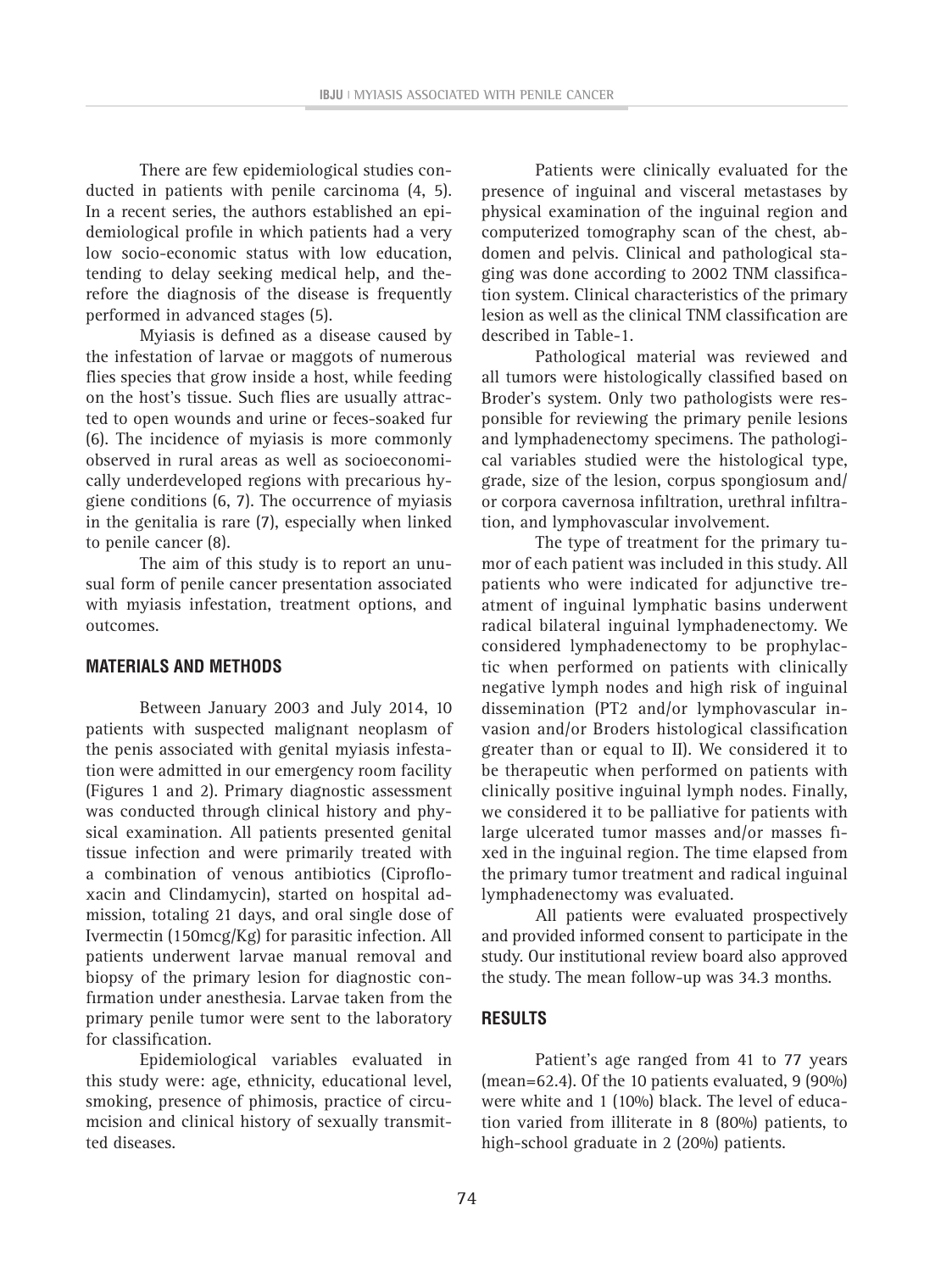

**Figure 1 - Penile cancer associated to myiasis. A) 44 year-old patient with extensive lesion in penile shaft with secondary infection associated with myiasis infestation.**

(Added with permission of Int Braz J Urol).

**Figure 2 - Penile cancer associated to inguinal myiasis. A) We can observe a 60 year-old patient with extensive inguinal metastasis due to penile cancer. B) In high magnification we can observe the inguinal metastasis infested by myiasis.**



Among the evaluated patients, 8 (80%) were homeless while 2 (20%) lived in supported geriatric home. In this series, all patients were tobacco smokers and only 1 (10%) had been circumcised in adolescence. The remaining 9 (90%) patients presented phimosis. Only 2 (20%) patients reported history of sexually transmitted diseases, presented as urethritis. The remaining 8 (80%) patients were not able to report or denied sexually transmitted diseases.

In relation to the pathological variables studied, all patients presented squamous cell carcinoma of the penis. The lesion size ranged from 4cm to 12cm (mean=5.3). The treatment option for the patients varied according to the presentation of the primary tumor (Table-1). Circumcision with partial amputation of the glans was conducted in 1 (10%) patient while partial penectomy was performed in 5 (50%) patients. Total penectomy was conducted in 2 (20%) patients while emasculation was the treatment option for 2 (20%) patients with extensive involvement of the penile shaft and scrotum. All patients underwent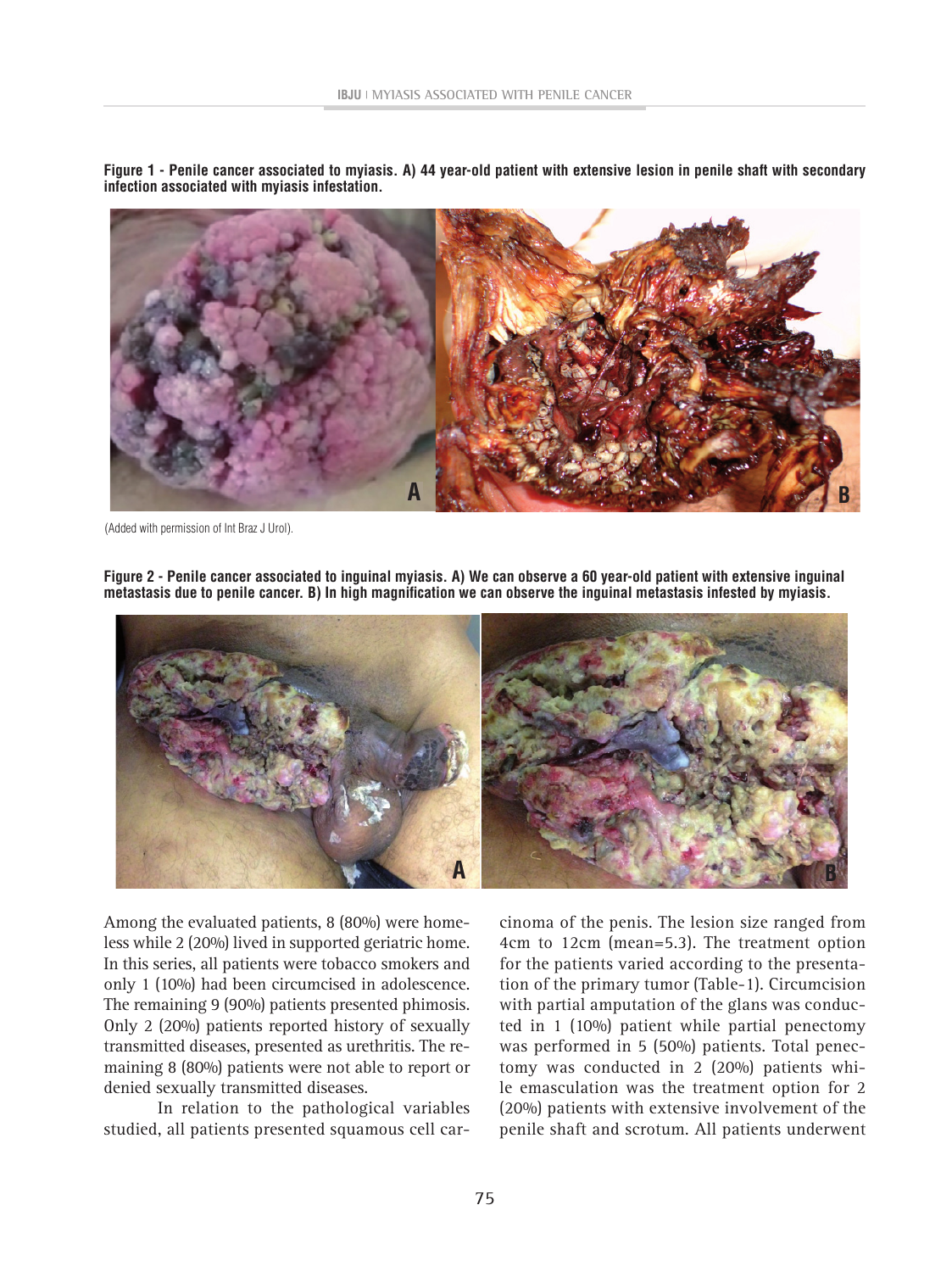| Age | <b>Tumor Location</b>              | <b>Area of Myiasis</b>                               | <b>Clinical Characteristics Primary Lesion</b>                                                                                         | <b>TNM</b> |
|-----|------------------------------------|------------------------------------------------------|----------------------------------------------------------------------------------------------------------------------------------------|------------|
| 41  | Glans and Penile Shaft             | Glans                                                | 8 cm exophytic lesion with gross inflammatory and<br>infectious signs                                                                  | CT3N1M0    |
| 55  | Glans, Penile Shaft and<br>Scrotum | Penile shaft                                         | 12 cm genital lesion involving glans and penile shaft with<br>extensive ulcerated area with gross inflammatory and<br>infectious signs | CT4N2M0    |
| 65  | Glans and Penile Shaft             | Glans and Penile Shaft                               | 7 cm ulcerated lesion with gross inflammatory and<br>infectious signs                                                                  | CT3N1M0    |
| 60  | Glans, Penile Shaft and<br>Scrotum | Glans, Penile Shaft,<br>Scrotum and Inguinal<br>Area | 7 cm exophytic lesion with gross inflammatory and<br>infectious signs                                                                  | CT4N3M0    |
| 62  | Glans                              | Glans and Inguinal Area                              | 4 cm exophytic lesion with gross inflammatory and<br>infectious signs                                                                  | CT3N3M0    |
| 67  | Prepuce and Glans                  | <b>Prepuce and Glans</b>                             | 5 cm ulcerated lesion with gross inflammatory and<br>infectious signs                                                                  | CT2N0M0    |
| 72  | <b>Prepuce and Glans</b>           | <b>Prepuce and Glans</b>                             | 5 cm exophytic lesion with gross inflammatory and<br>infectious signs                                                                  | CT2N0M0    |
| 70  | Prepuce and Glans                  | <b>Prepuce and Glans</b>                             | 4,5 cm exophytic lesion with gross inflammatory and<br>infectious signs                                                                | CT2N0M0    |
| 55  | <b>Prepuce and Glans</b>           | <b>Prepuce and Glans</b>                             | 4 cm exophytic lesion with gross inflammatory and<br>infectious signs                                                                  | CT2N2M0    |
| 77  | Prepuce and Glans                  | <b>Prepuce and Glans</b>                             | 5 cm exophytic lesion with gross inflammatory and<br>infectious signs                                                                  | CT2N2M0    |

**Table 1 - Clinical characteristics of primary lesion, patient's age, anatomical area of myiasis infestation, primary tumor location, and clinical 2002 TNM classification.**

bilateral inguinal radical lymphadenectomy to complement the treatment of the primary lesion. Prophylactic lymphadenectomy was carried out on 3 (30%) patients while therapeutic lymphadenectomy was conducted on 5 (50%) patients. The remaining 2 (20%) patients were submitted to palliative lymphadenectomy. Chest, abdomen, and pelvis computerized tomography done systematically to stage all cases revealed no visceral metastasis or pelvic lymphadenopathy suggesting tumor spread. Time elapsed from primary tumor treatment to inguinal lymphadenectomy was 2-6 weeks in 5 (50%) patients while in 5 (50%) remaining patients, both procedures were performed simultaneously.

The larvae collected from the penile tumors and sent to the laboratory were classified as *Psychoda albipennis*, a species from the family

*Psychodidae* and gender *Psychoda*. Treatment for parasitic infestation was effective with no detected larvae in surgical specimens.

Pathological characteristics of the primary penile tumor and lymph node are represented in Table-2.

# **DISCUSSION**

Urogenital myiasis is an extremely rare condition seen in immunocompromised individuals, elderly, and persons with poor personal hygiene. It commonly occurs in tropical, subtropical countries, and areas with warm climate (9-11).

The most common form of myiasis in men takes place in the skin, where the species Dermatobia hominis is mostly observed. The severity of the condition depends on the location and on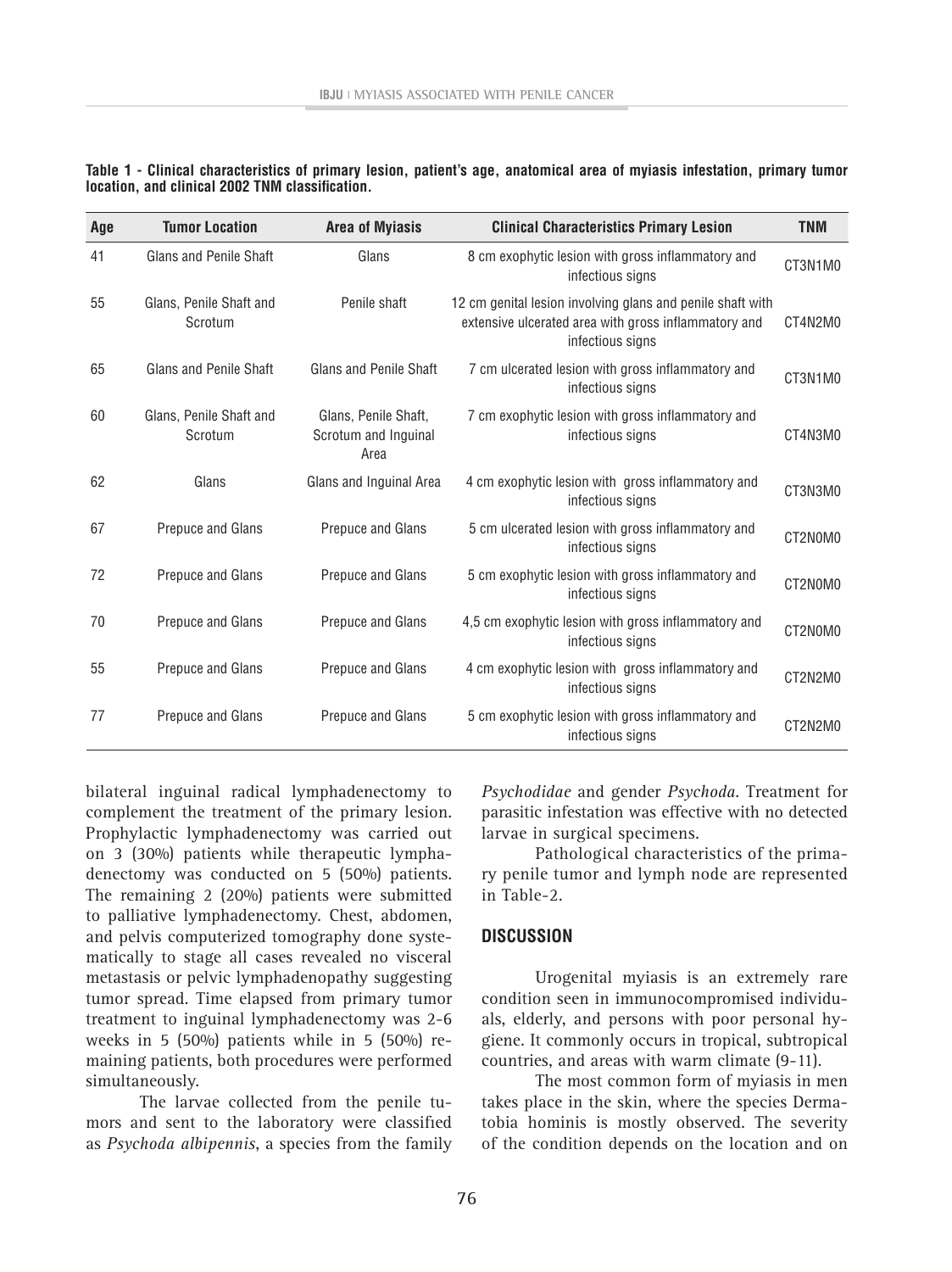| <b>TUMOR STAGE</b>           |              |           |           |           |  |  |  |
|------------------------------|--------------|-----------|-----------|-----------|--|--|--|
| <b>Pathologycal features</b> | $pT1$ (%)    | $pT2$ (%) | $pT3$ (%) | $pT4$ (%) |  |  |  |
| G <sub>1</sub>               | 0            | 0         | 0         | 0         |  |  |  |
| G <sub>2</sub>               | 0            | 4(40)     | 2(20)     | 2(20)     |  |  |  |
| G <sub>3</sub>               | 0            | 1(10)     | 1(10)     | 1(10)     |  |  |  |
| Lymph Invasion +             | 0            | 4(40)     | 3(30)     | 2(20)     |  |  |  |
| Lymph Invasion -             | $\mathbf{0}$ | 1(10)     | 0         | $\theta$  |  |  |  |
| pN0                          | $\mathbf 0$  | 3(30)     | 2(20)     | 0         |  |  |  |
| pN1                          | $\mathbf{0}$ | 0         | 0         | 0         |  |  |  |
| pN <sub>2</sub>              | $\theta$     | 2(20)     | 1(10)     | 0         |  |  |  |
| pN3                          | 0            | 0         | 0         | 2(20)     |  |  |  |

**Table 2 - The table shows the pathological features and surgical stage according to 2002 TNM classification of the 10 patients with penile cancer associated to myiasys.**

the degree of tissue destruction (9-11). *Psychoda albipennis* is an insect species that causes urogenital myiasis in humans. Adult forms of this species belongs to the *Psychodidae* subfamily, and lives especially in humid toilets and domestic bathrooms (10). Flies are attracted to malodor and suppurative lesions where they lay their eggs and develop into larvae. The pathogenicity results from inflammation and toxins secreted by the larvae. The larvae are photophobic, penetrating deep into the tissues with the help of sharp mouth hooks. Genitourinary infestation usually presents as pain and pruritus at the site (8-11). Transmission occurs through the accidental deposit of eggs on oral or genitourinary openings, or by swallowing eggs or larvae that are present on food (9).

The myiasis larvae can develop in two clinical cases: obligate parasites, which thrive on living tissues, and facultative parasites, which attack necrotic tissues and wounds. The larvae generally found in necrotic lesions (cavitary myiasis) are from the genera: *Sarcophaga, Lucilia, Calliphora and Musca*. Genital myiasis can cause unique ulcerated lesions that are often confused with sexually transmitted diseases (12).

The male genital infestation is rare, since the area is usually protected by clothes, and is, therefore less accessible to insect's contact (13-

15). In the present series 8 (80%) patients were homeless while 2 (20%) patients lived in support geriatric home. Lyra (16) described a case of a 20-year-old military soldier with furuncular myiasis on penile glans. Two weeks earlier, he had returned from a military mission in a rural area with poor hygiene conditions. The precarious hygiene conditions of such patients justified an adequate environment for myiasis infestation, especially when penile cancer is present, with open wound areas and necrotic tissues.

The etiology of penile cancer has not been fully elucidated. However, its incidence varies according to the practice of circumcision, personal hygiene, presence of phimosis, human papilloma virus infection and tobacco use (4, 5). Despite the level of education varying from illiterate to high- -school graduate in the present series, all patients presented with deplorable hygiene conditions at their hospital admission. In this series, all patients were tobacco smokers and only 1 (10%) had been circumcised in adolescence. The remaining 9 (90%) patients presented phimosis.

The 2002 TNM classification for penile cancer, has been criticized by several authors (17- 19). Because it is essentially a pathological assessment, it is virtually impossible to clinically determine the precise level of tumor invasion and the real lymph node status. In the study conducted by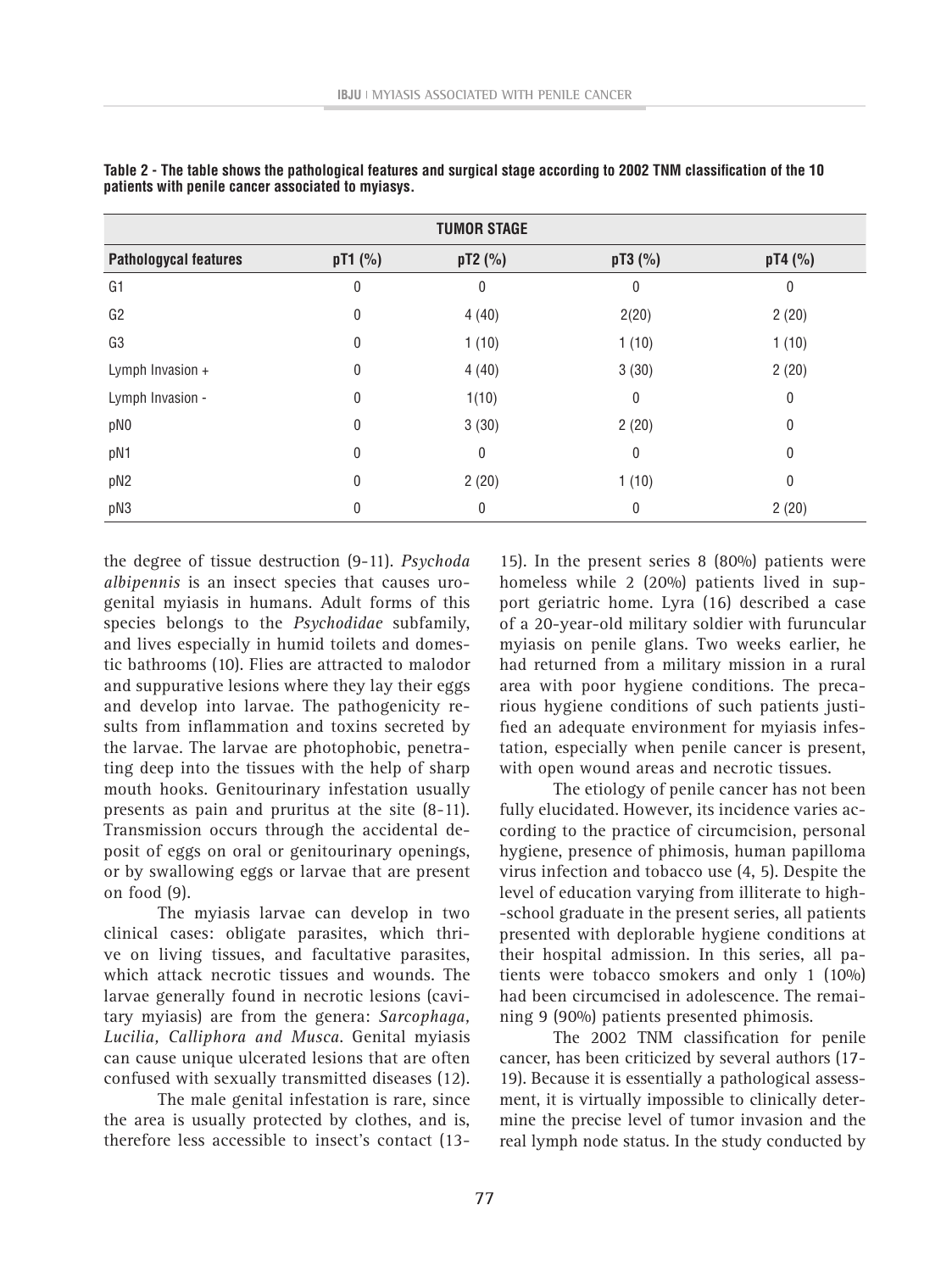Petralia (20), physical examination was able to properly stage the primary tumor in only 8 of 13 patients (61.5%), with overstaging in 2 (15.4%) and understaging in the other 3 (23.1%) patients. Likewise, de Kerviler (21) only obtained a correct clinical staging of penile lesions in 66.6% of patients in their series. In another study conducted by Koifman (5) the authors observed clinical staging accuracy of the primary tumor in 75.2% of 230 patients evaluated.

In the present series we observed clinical staging accuracy of the primary tumor in 50% of cases. When stratifying patients according to the primary tumor, understaging was observed in 25% of patients with T2 and 33.3% of patients with T3, while overstaging took place in 20%, 33.3% and 50%, respectively for T2, T3, and T4 tumors. Misinterpretation of the degree of tumor infiltration of the primary lesion on physical examination could be attributed to local edema, infectious processes that arise at the tumor site and mass effect caused by the presence of the larvae.

The central mechanism responsible for tissue repair after injury is inflammation. Malignant neoplasms use deficiencies in the repair mechanisms to maintain cell growth and proliferation. This double face of inflammation process intended to ensure tissue repair, may undergo changes in their orientation, contributing to the growth and development of neoplasia. The disordered production of inflammation factors by the tumor leads to the blockage of natural apoptosis process (22, 23). In a recent study conducted by Koifman (24) the authors demonstrate through proteomic analysis, the absence of human complement C3 in samples of patients with squamous cell carcinoma of the penis. A possible explanation for these findings lies on the theory that patients with malignancies have a poorer immune response. It is possible that the presence of myiasis in association with penile carcinoma intensify local inflammatory process, creating an ideal environment for tumor proliferation.

The association between myiasis and penile cancer is extremely rare with only 2 reports published in the international literature. Tavares (8) described the first case in the literature. Singh (25) published a case of myasis associated with carcinoma in situ of penile glans.

In the present study, it was possible to observe the process of misinformation among individuals with precarious hygiene habits, leading to the exacerbation of a condition that could have been tackled with a less aggressive treatment, in an initial phase, with proper earlier diagnoses. The association between myiasis and penile carcinoma reinforce the need to implement new awareness campaigns on penile cancer in developing countries.

The occurrence of myiasis in the genitalia area is rare, especially when associated with penile cancer. This condition mainly affects patients with a very low socioeconomic status, characterized by poor hygienic habits. Poorer patients with less education tend to delay longer in seeking medical care and therefore the diagnosis of the disease is frequently performed in advanced stages. To our knowledge this study represents the first series of patients diagnosed with genital myiasis in association with penile carcinoma.

# **CONCLUSIONS**

The occurrence of myiasis in the genitalia is more common in patients with precarious hygienic practices and low socio-economic level. The treatment option varied according to the primary tumor presentation and clinical lymph node status.

# **CONFLICT OF INTEREST**

None declared.

# **REFERENCES**

- 1. Solsona E, Algaba F, Horenblas S, Pizzocaro G, Windahl T; European Association of Urology. EAU Guidelines on Penile Cancer. Eur Urol. 2004;46:1-8.
- 2. Stancik I, Höltl W. Penile cancer: review of the recent literature. Curr Opin Urol. 2003;13:467-72.
- 3. Burgers JK, Badalament RA, Drago JR. Penile cancer. Clinical presentation, diagnosis, and staging. Urol Clin North Am. 1992;19:247-56.
- 4. Favorito LA, Nardi AC, Ronalsa M, Zequi SC, Sampaio FJ, Glina S. Epidemiologic study on penile cancer in Brazil. Int Braz J Urol. 2008;34:587-91.
- 5. Koifman L, Vides AJ, Koifman N, Carvalho JP, Ornellas AA. Epidemiological aspects of penile cancer in Rio de Janeiro: evaluation of 230 cases. Int Braz J Urol. 2011;37:231-40.